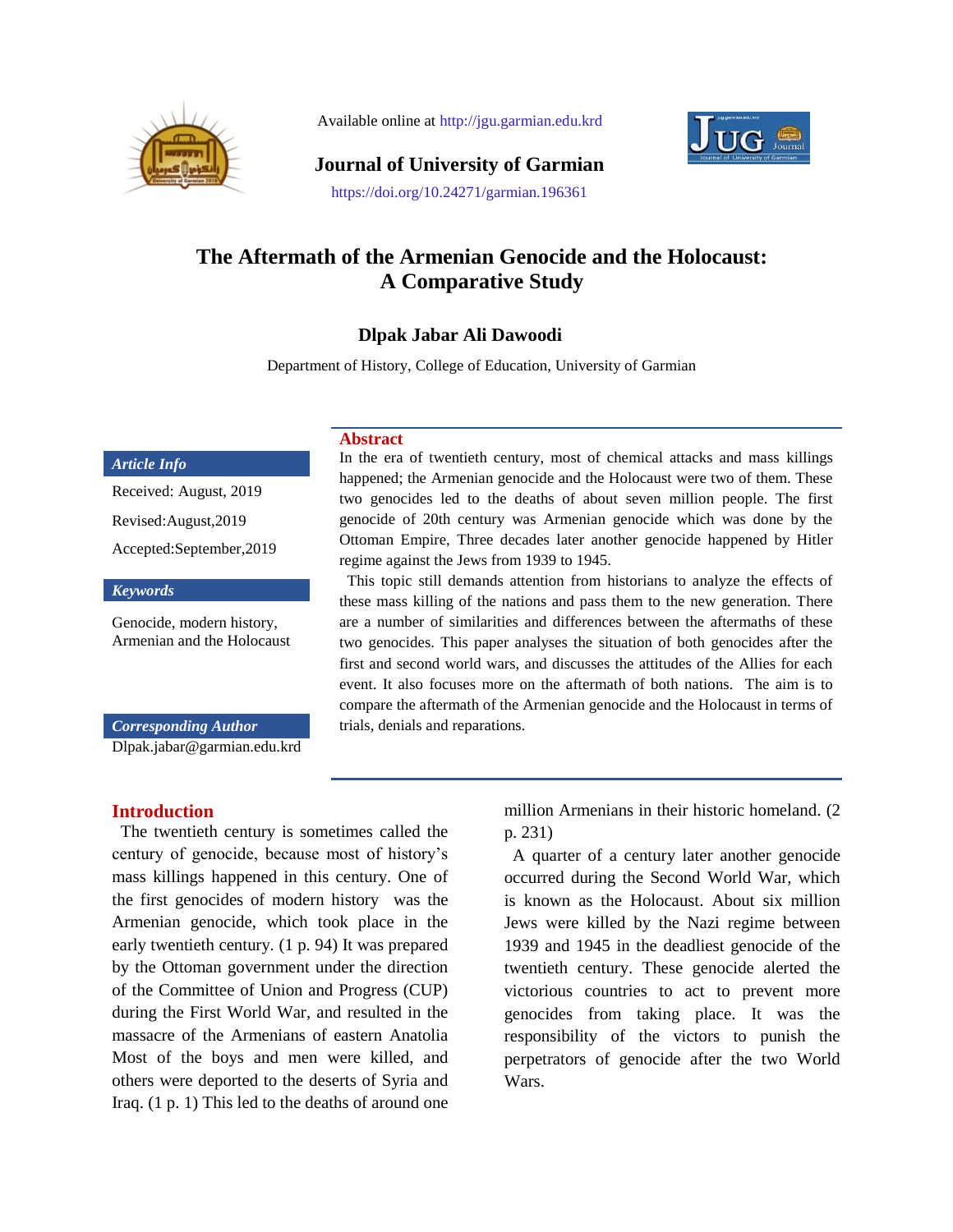There are a number of similarities and differences between the aftermaths of these two genocide. This article will analyse the situation of both genocides after the world wars, and discuss the attitudes of the Allies and how they punished those who were responsible for each event. It will examine how the nations of the world confronted such an atrocity. It will then compare the cases of the Armenians and the Jews through international effort. Finally, the paper will compare the aftermath of the Armenian genocide and the Holocaust in terms of trials, denials and reparations.

### **The Term Genocid**

Until 1948 there was no name for the crime we call genocide. As Winston Churchill said, "genocide was a crime without a name". (3 p. 8) The term "genocide" was coined by Raphael Lemkin (1900-1959), a Polish-Jewish lawyer and a refugee from Nazi-occupied Europe. (3 p. 8) He created the word "genocide" by combining *geno-*, from the Greek word for race or tribe, with *-cide*, from the Latin word for killing. (4 p. 297) The term refers to serious crimes committed against a group of people in order to destroy them.

 In proposing this new term, Lemkin had in mind "a coordinated plan of different actions aiming at the destruction of essential foundations of the life of national groups, with the aim of annihilating the groups themselves". (5) While humans have been wiping out other groups of humans since antiquity, Lemkin was the first to create a word for this activity: "genocide". His work *Axis Rule in Occupied Europe* provided evidence for this term, and used it to examine events of the Second World War in Germany, Poland and other regions controlled by the Nazis. The UN later created a convention on the crime of genocide, which was largely due to the efforts of Lemkin. (3 p. 8)

# **The Role of the Allies in dealing with the aftermath of the Armenian genocide and the Holocaust**

After defeating the Ottoman Empire in the First World War, the surviving Armenians were present with an opportunity to advance their national self-determination. At the same time, the Allies wondered how to deal with the events that happened after the war in the Middle East at the political and legal levels. Initially, the most important point was 'obtaining guarantees that there would be no future massacres, particularly in the eastern provinces of Asia Minor and the Caucasus'. (6 p. 763) Moreover, the American President Woodrow Wilson granted the Armenian nation the right to delimit a new Armenian independence. (6 p. 166) The American stance was different from the British and Germany policies towards Turkey after the First World War, because the Americans did not benefit economically from the Ottoman Empire. (7 p. 29)

Furthermore, according to Jay after the First World War the United States assisted the victims of the Armenian genocide diplomatically and humanitarianly. There was a great possibility that the United States "would serve in one form or another as a protector and "big brother" of an emerging Armenian state and perhaps the surrounding territories as well". (8 p. 257) One of the stronger recommendations among the American intelligence division"s post war time was the creation of an Armenian state under the protection of "a mandatory power serving under the aegis of the soon-to-be-formed League of Nations'. (8 p. 259) The American intelligence division wrote:

The principle of majorities should not apply in this case, because of the conditions under which the Armenian people have lived in the past. They have suffered from every handicap of nature and man; they have been massacred and deported by hundreds of thousands; they have been subject of international political intrigue;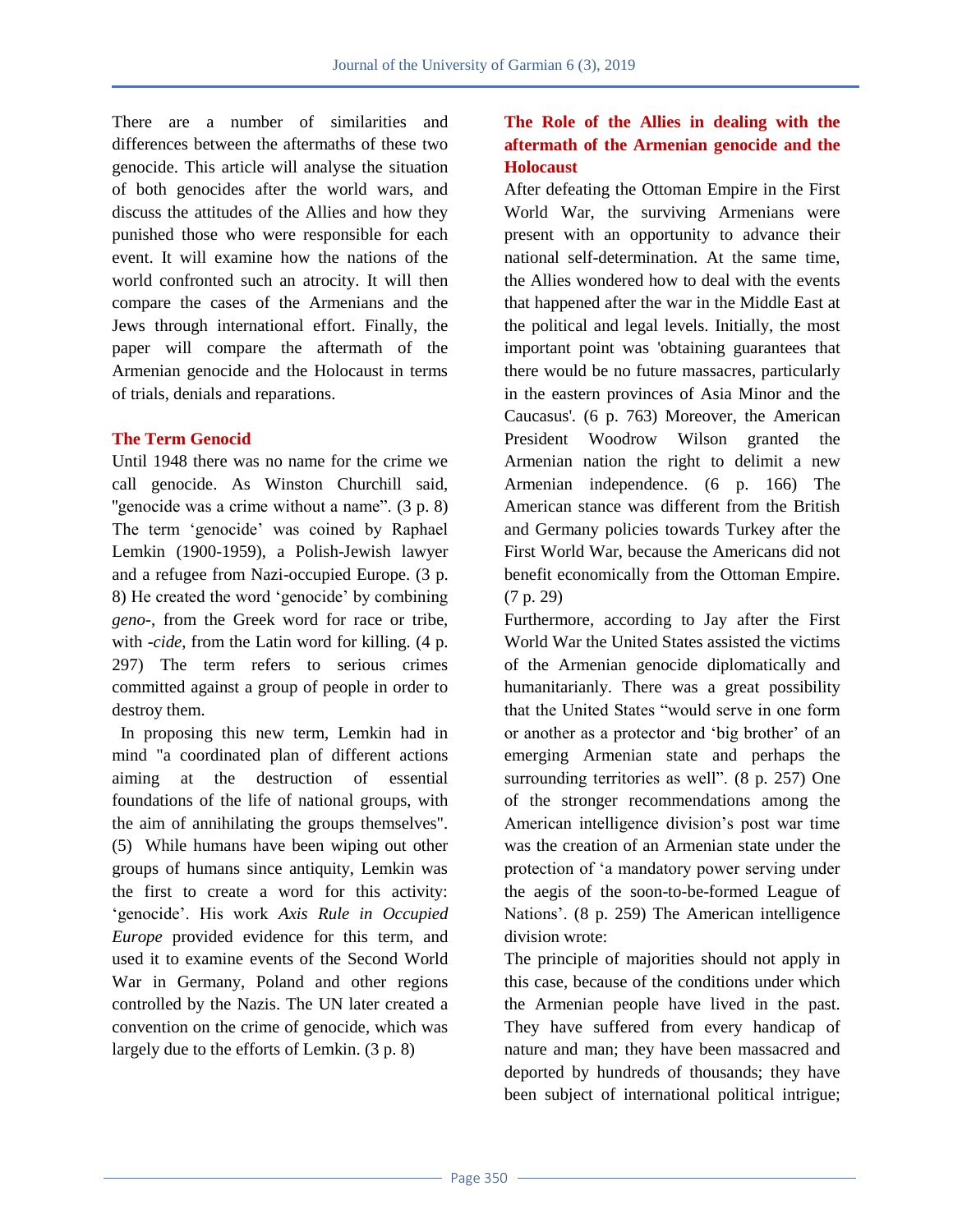and at this moment, helpless and weak as they are, they are being pressed for the unfavourable settlement of their affairs by big Powers seeking to define spheres of future political and commercial interests. It would be a departure from the principle of fair dealing if at this time their every claim were not heard with patience, and their new state established under conditions that would in some manner right historic wrongs. (8 p. 259)

After the catastrophe, America decided to grant Armenia its independence, and Congregational ministers in American defended Armenian independence. President Wilson was disinclined to pressure Congress into allowing him to accept any obligations for Armenia, even though the idea had been received favourably. He was also unwilling to provide the resources needed to defeat the Turkish armies occupying the area of the planned nation of Armenia, or to repatriate the remaining survivors of the Armenian genocide. (8 p. 260)

However, these attempts to salvage Armenia were unsuccessful because the creation of the Turkish national movement by Mustafa Kemal in 1923 resulted in the creation of the Turkish Republic. No action was taken against Turkey to be penalised for its crimes against the Armenians, despite the moral outrage of the international community. In addition, it was too late to resolve the issues between the groups by withdrawing from Turkey, although the Americans might be correct in their belief that these difficulties were caused by the iniquities of the powers. (7 p. 30) Bloxham therefore concludes that:

Both powers arrived in eras of Armenian massacre, both were seeking a foothold in an economy dominated by other powers, with Russia a looming political influence to the northeast, both used their indifference towards the fate of the Armenians as a bargaining tool to gain advantage with the Turkish government while other powers were proactively manipulating the Armenian question in their own interest, and neither shrank from misrepresenting the Armenian plight to their own ends. (1 p. 206)

After the Second World War, the international response to the Nazis' crimes against the Jews was much stronger than the international response in the Armenian genocide. The UN General Assembly adopted Resolution 96 (I) on 11 December 1946, which includes the phrase "offense against human rights". (6 p. 774) The 1919 Committee on Responsibility led to the 9 December 1948 Genocide Convention, and indeed many parts are similar. For example, Article 3 of the 1948 convention defines the types of perpetrators of genocide similarly, while Article 4 states that anyone involved in the genocide at any level should receive a criminal trial. Article 6 also calls for the creation of an international court similar to that described in the 1919 report. (6) The 1919 committee"s suggestions regarding crimes which violate human rights were ignored at the time, but the United Nations ended up using them in the aftermath of World War Two. It appears that the decisions to punish the Nazis for the Holocaust were inspired by the Allies' failure to create an international court following World War One. (6)

Additionally, the United States created a state for the Jews outside of Europe where they could start a new life. This state was created in Palestine, where the original Jewish state was located, and it was the destination of the Jewish survivors. (5) Moreover, in the aftermath of the Holocaust between 1945 and 1951, the United States played an important role in guarding over one million displaced persons in the occupied zones of Germany, Austria, Italy, and Czechoslovakia. Moreover, the American President Harry S. Truman supported Jewish immigration. (5)

Moreover, there were several differences in international attitudes towards the Armenian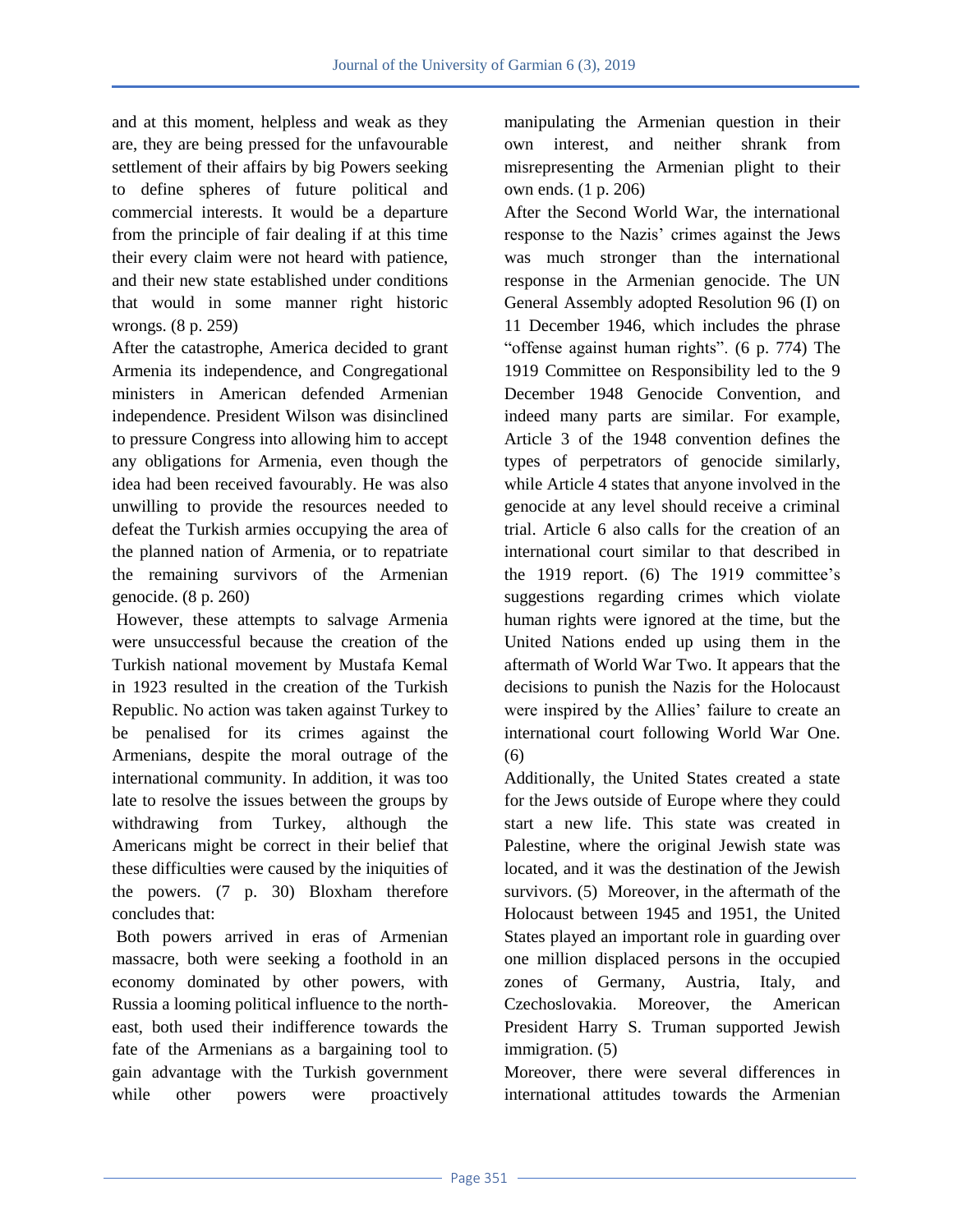genocide and the Holocaust. The crimes that the Ottoman Empire had committed against the Armenians in the First World War went unpunished, while most of the perpetrators of the Holocaust paid the penalty for their crimes because of an international court. Furthermore, the state of Israel was created for the Jews in 1948, while "The treaty of Lausanne in 1923 contained no provision for rehabilitation, restitution or compensation for the Armenians and marked the final allied abandonment of the Armenian question". (9 p. 15)

 Finally, the international arena also needs to be reviewed. Peace treaties were never established between the major enemy states and the Allied nations. Therefore, they never settled their postwar dealings with their former opponents. (10 p. 94) Indeed, the Second World War ended with the beginning of the Cold War, as the former Allies could not agree on how Germany should be run following the end of the Nazi regime. The division of the nation into East and West Germany amid a set of raucous and fruitless meetings which saw the Allied relationships sputter out and hostility take hold (10).

# **The Armenian genocide and the Holocaust trials**

The Turkish court-martial of 1919-20 occurred during the aftermath of the First World War. It sentenced the leadership of the Committee of Union and Progress to death for wartime profiteering, and for the massacres of both the Armenians and the Greeks. Among those sentenced to death were Enver Pasha (Minister of War) and Talaat Pasha (Minister of Interior), who were responsible for ordering the Armenian genocide. (11 p. 10) Additionally, the "Treaty of Se`vres included a provision that demanded from the Ottoman government the surrender of persons who committed massacres during the war, in order that they be tried before a tribunal created by the League of Nations". (12 p. 106)

 However, the perpetrators of the Armenian genocide who had been sentenced to death escaped, because at that time there were no international laws in place under which they could be tried. Although the British administration tried to continue the trials on the Armenian genocide, the Turkish National Movement and their blackmail "forced the British government to release the prisoners it held at Malta and Mudros". (12) Moreover, in 1923 the new Turkish government pardoned those who had been sentenced. As a result, the Armenian atrocities were forgotten (Segesser, 2008, p. 106). The British position was therefore criticized. Moreover, during the convention on the punishment and prevention of genocide in New Haven in 1949, Lemkin declared that "it was only after the extermination of 1,200,000 Armenians during the First World War that the victorious Allies promised to the survivors of this abominable massacre an adequate law and a court. But that did not happen". (6 p. 774) He blamed the Allies because they "had not carried their logic through to the end", so the offense against the Armenians had gone unpunished.

On the other hand, the situation following the Second World War was very different from that of the First World War. According to International Military Tribunal at Nuremberg at the end of the Second World War, the leaders of the United States, the United Kingdom, France and the Soviet Union declared on December 17, 1942 that they would punish the major war criminals of the Axis Powers, officially recognise the mass murder of the European Jews, and 'prosecute those responsible for violence against civilian population'. (5) As a result, the Allies decided to engage an International Military Tribunal (IMT) 'so that the Germans would not be able to claim that an admission of war guilt was extracted from them under duress'. (5) Additionally, the IMT trial at Nuremberg was one of the most famous of the criminal trials to take place after the Second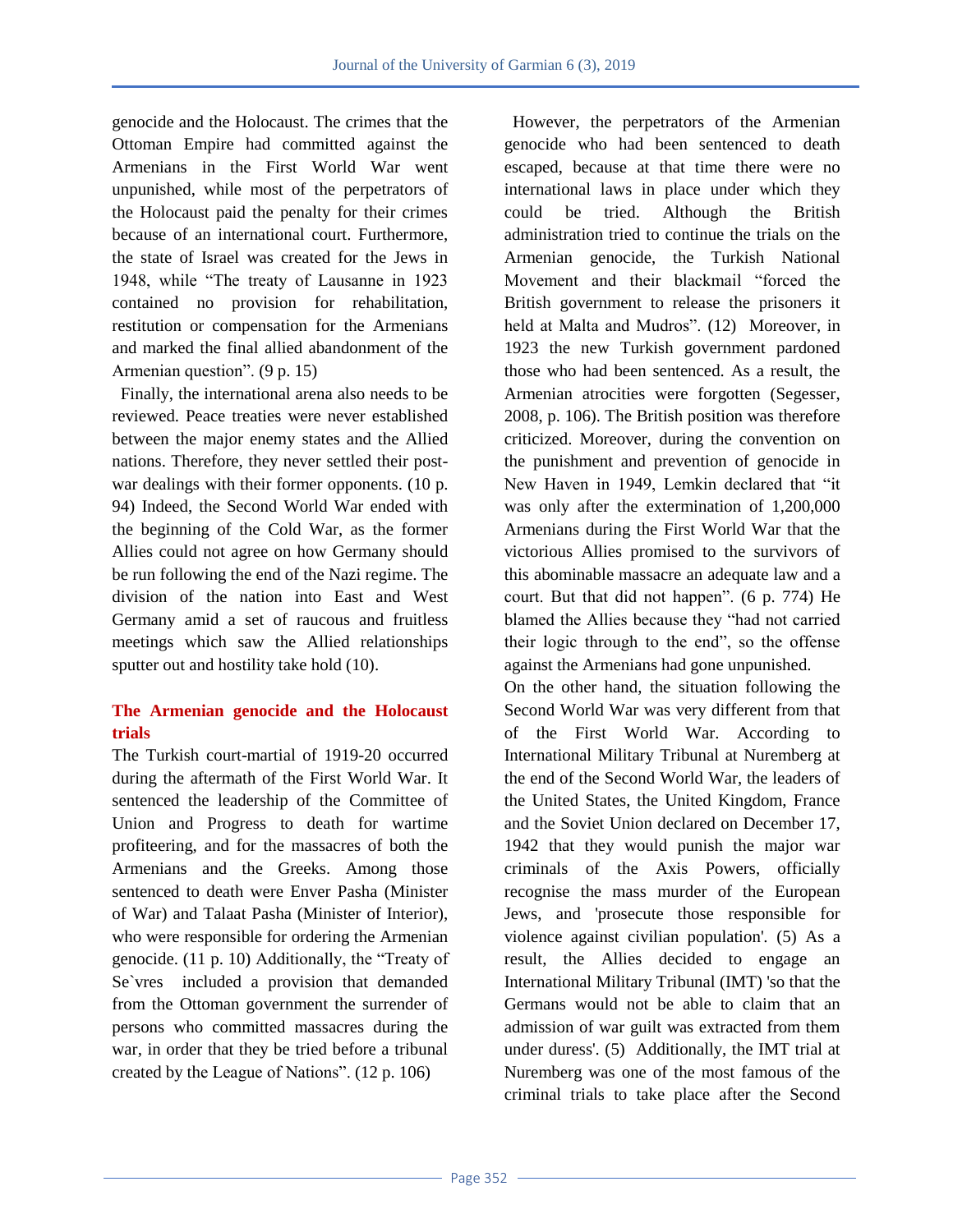World War. Between 1945 and 1949, 13 trials were completed in Nuremberg. Most of the defendants had participated in the crimes of the Nazis and were accused of crimes against humanity and against peace. As in the Armenian case, some perpetrators of Nazi-era criminality were not punished for their crimes. (5) Nevertheless, this does not mean that the perpetrators of the Holocaust were not punished like the perpetrators of the Armenian genocide.

In summary, the Holocaust led to the formation of international courts and the trial of the perpetrators. In the Armenian case, the defendants did not face any penalty for their crimes. It could be argued that the Armenian genocide aftermath as a first genocide in twenty century experienced Allies to deal with the German crimes in an international framework.

### **The Armenian genocide and Holocaust denial**

After the First and Second World Wars, denial of genocide was considered as a phenomenon. This aims to minimize or deny any declaration that genocide occurred. In the Armenian case, denial played a great role by attacking the true representation of the past. Bloxham states that "denial also emerged with the genocide itself". (1 p. 111) After the First World War, the Turkish government denied the occurrence of Armenian genocide. The Turkish government has gone to great efforts to prevent any debate about the Armenian genocide from taking place in the social studies curriculum. (13 p. 4)

Furthermore, in the 1980s the Turkish government supported the creation of the Institute of Turkish Studies, which aimed to further the denial of the 1915 genocide in their research into Turkish history and culture. (13) Hovannisian claims that denial is more advanced in the Armenian situation, and that it obtained a footing in the mainstream historical profession. (9 p. 202) Denial has progressed much further as regards the Armenian genocide, and has been adopted by a number of historians However,

denialists have gone from completely denying that the genocide occurred to trivializing, rationalizing and relativizing it instead. This strategy is intended to make it appear that there is controversy over the events which took place, and make it appear that what some have termed genocide has just been taken the wrong way and distorted. They accuse the survivors of being con-men looking to make a quick buck, and dismiss any evidence of wrongdoing as old military propaganda designed to turn the public against them at a time of war. (9 p. 201)

The same strategy is not used in the Holocaust denial. The Holocaust is part of historical discussion, especially in Germany. This makes some scholars tensional of the Holocaust. This is because "those who place the holocaust in the context of human victimology trivialize the enormity of the events by pointing to the repeated violence and mass destruction in the twenty century". (9 p. 202)

On the other hand, there are some differences in the treatment of the Armenian genocide and the Holocaust. According to Jonassohn, one main difference is that:

The Holocaust literature directed at remembering, understanding, and preventing a recurrence by emphasizing the role of human rights, while much of the literature on the Armenian genocide still addressed matters of historical fact almost three-quarters of a century after the events of 1915. Another difference is that German authors are participating in the examination of what happened, whereas Turkish authors are still trying to deny that genocide occurred. (9 p. 203)

Furthermore, denial strategies are not used equally in every case. For example, some Holocaust denialists argue that the Holocaust was feigned by the Jews to advance their interests and to recognize their separation in the Germany and Europe. (14) However, the denialists in the Armenian case try to deny the Armenian genocide by influencing history and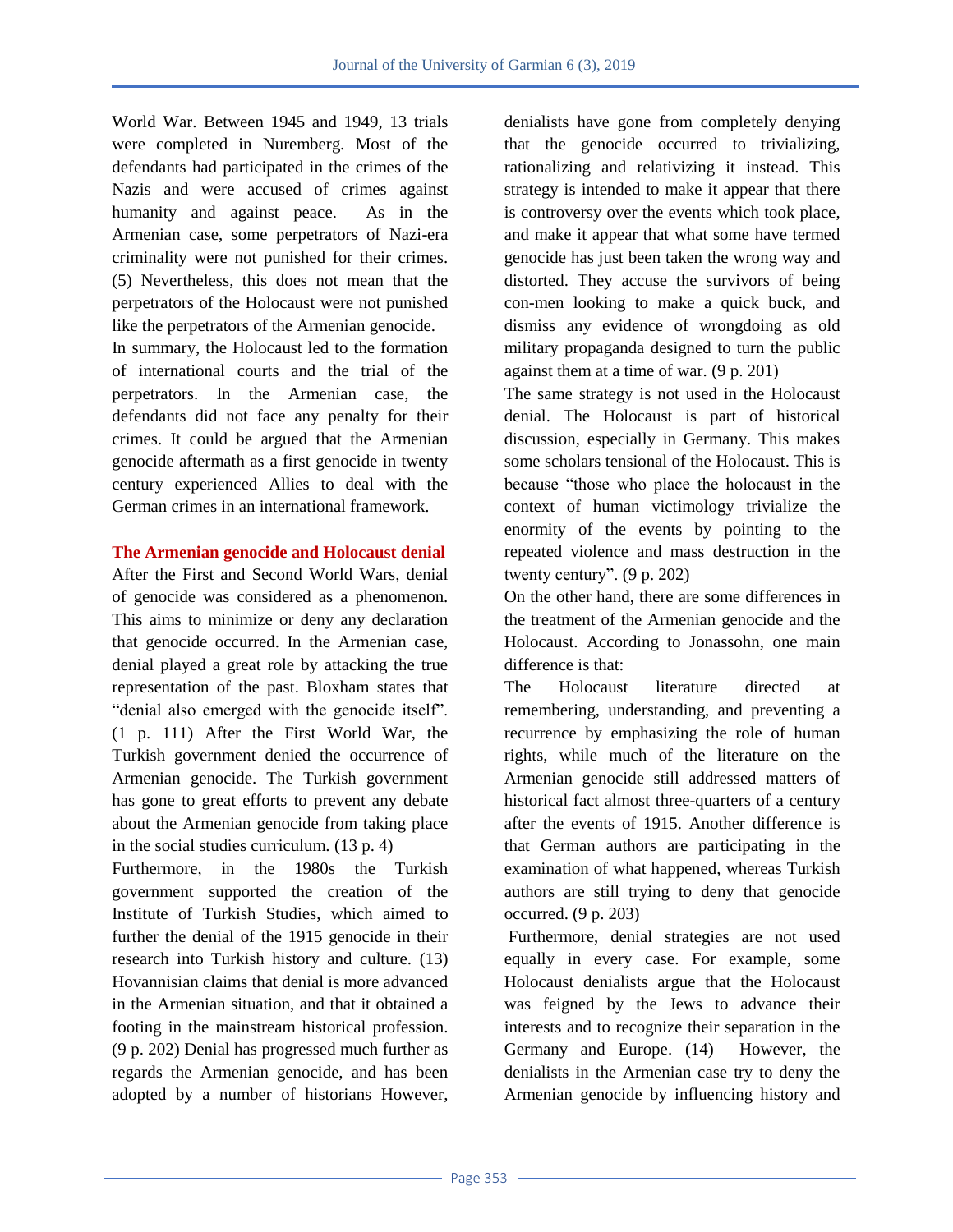culture to decrease the Armenian entity in the area. Finally, according to Hovannisian, denialists and rationalizers of both the Armenian genocide and the Holocaust argue that:

- 1. Stories about alleged genocide are based on wartime propaganda.
- 2. Armenians in the Ottoman Empire and Jews in Europe were perceived as posing very real security threats, and their actions demonstrated that these concerns were not imaginary.
- 3. There was no intent to annihilate either group, only to relocate its members.
- 4. The deaths that occurred were primarily from the same causes that carried away even more Turks and Kurds in the Armenian case, and Germans in the Jewish case.
- 5. The number of Armenian and Jewish death is much less than claimed, and most of the alleged victims actually ended up in other countries.
- 6. The myth of genocide was created in both cases for economic and/or political motives.
- 7. Those who believed and promoted the myth have been the wilful or unwitting abettors of communism and Soviet expansion and the destabilization of the NATO alliance and the **West**
- 8. The proponents of truth that is, those who do not accept the reality of genocide against the Armenian people - are struggling against powerful political lobbies to rectify negative stereotypes and historical misconceptions as persons brave and bold enough to champion free speech and inquiry. (9 p. 205)

# **Reparations for the Armenian genocide and the holocaust**

Reparations are an important way for victims to recover their economic viability, physical survival and political security. A reparation plan for the Armenian genocide was advanced as part of the Paris peace treaty after the First World War. Additionally, the Armenian revolutionary federation has demanded reparations in the form of territorial claims from Turkey ever since the Armenian genocide took place. (15 p. 2) Nevertheless, "nothing has been done by the Turks in the way of repatriation of Armenians or of reparations to them". (8 p. 264) so the Armenians have "never received the reparations due them". (15 p. 1)

 By way of contrast, after the Second World War the Jewish Agency made a formal claim of reparations to the four countries that controlled Germany: the United States, Great Britain, France and the Soviet Union. The Agency argued that Germany had to pay financial reparations for the resettlement of Holocaust survivors. (16) The first request for reparations appeared in 1948, when Israeli Ministr of Finance Eliezer Kaplan raised the request presented to him by an all-Jewish committee on dealing with the issue of Jewish property expropriated during the Holocaust. (17)

As a result, the Jews obtained financial reparations for Jewish suffering and were reimbursed for the possession stolen by the Nazis. Attempting to redress the crimes of the Holocaust, West Germany paid hundreds of millions of dollars to the Israeli state between 1953 to 1965 for Jewish survivors and German refugees. (16) For example, in 1951 West Germany paid \$55 billion to four million holocaust survivors and the Israel state. In contrast, East Germany stated that the Holocaust was the crime of the Nazis, not the Germans, and did not give anything to the Holocaust survivors. (18)

# **Transnational memory of the Armenian genocide and the Holocaust**

The Armenian genocide represented the systematic destruction of an entire people, and was followed by a persistent campaign of denial. This actuated the Armenians "in their search for a sense of home". (19 p. 95) As Goekjian has claimed,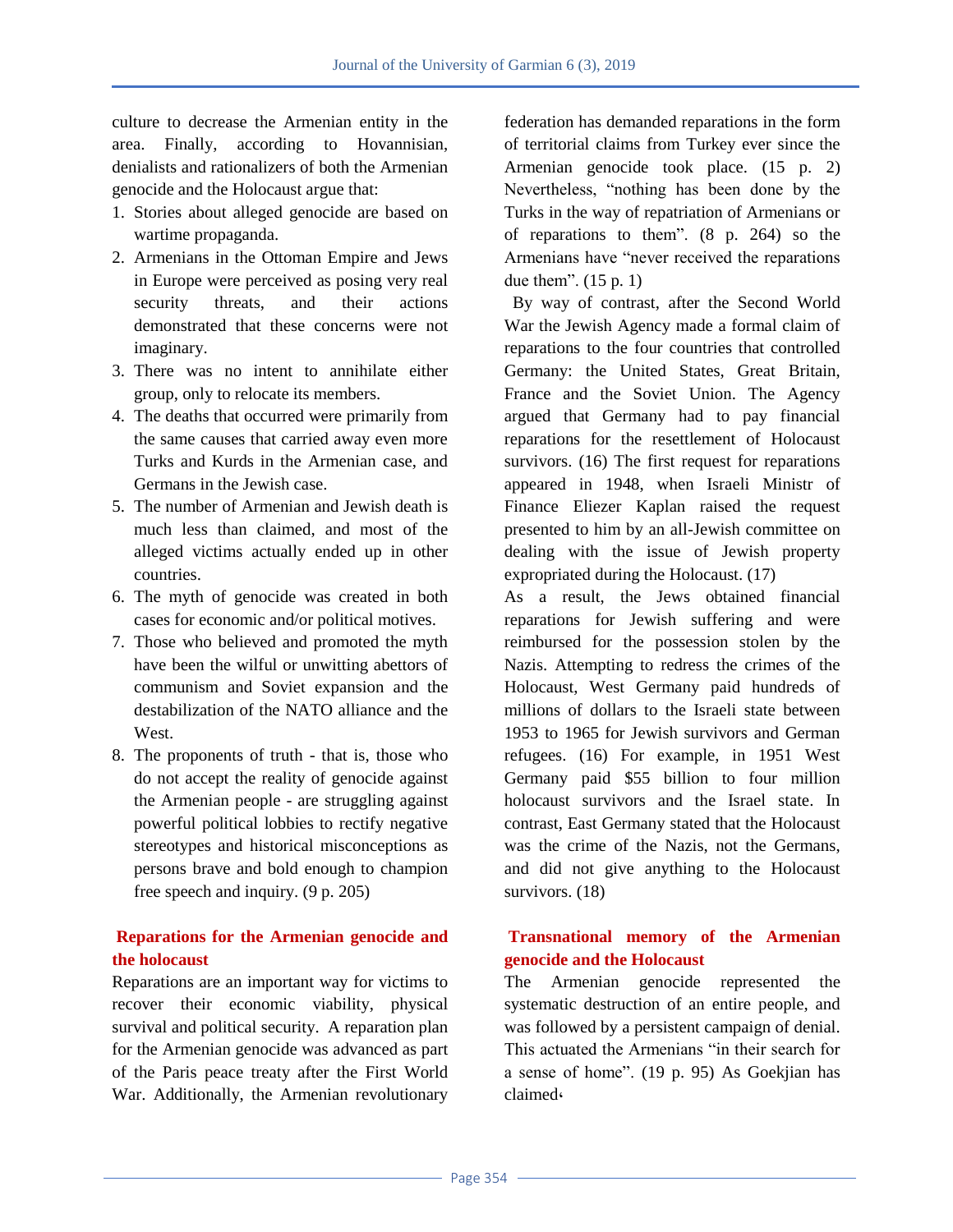Put simply, the Holocaust constituted a symbolic end to the Jewish diaspora, whereas the Genocide is the symbolic origin of the Armenian diaspora: in actuality, of course, an enormous and powerful Jewish diaspora remains after the Holocaust, and Armenia had a significant diaspora for centuries before the Genocide. But whereas the Holocaust resulted in the creation of a concentrated, modern centre for Jewish historical discourse, the Armenian Genocide erased that centre, creating a "nation" that has had to exist in exile and memory –in diaspora. (19 p. 97)

Following the collapse of communism and while Eastern European nations were normalizing their relationships with the West, Holocaust memories began to be Europeanized. This process began as the ex-communist nations sought entry into NATO and the European Union, amongst other bodies, and carried on after they had been successful (20 p. 99) .

### **Gemany and Turkey in dealing with genocide**

The aftermaths of the Turkish and German genocide cases were handled very differently. First, Germany accepted that the Holocaust was genocide. Moreover, Germany supported the international trials prepared by allies at Nuremberg and Frankfurt, as well as the Eichmann trial. By recognizing genocide occurred, Germany accepted its history and faced its own past fairly. (21 p. 92)

On the other hand, "Turkey has not recognized its own genocide of the Armenians" and the use of the term genocide to refer to the Armenian issue in Turkish history is illegal. To this day, the Turkish government continues to reject the idea that the massacre of the Armenians was genocide. (21 p. 97) In 2004 Erdogan, Prime Minister of Turkey, stated that "Turkey does not bother about the Armenian genocide. Genocide allegations are to be resolved by historians, not parliaments". (21 p. 96) Additionally, compared to Germany there are few memorials, archives

and museums in Turkey which recall the Armenian genocide. Besides most of the evidence related to the genocide has been destroyed by the Turkish government. Meanwhile the Armenian state borders Turkey, but there is no relationship between them.

### **Conclusion**

In conclusion, this study has discussed some similarities and differences between the aftermath of the Armenian genocide and the Holocaust. The allies did not bring the perpetrators of the Armenian genocide to justice, and hopes for an Armenian state were dashed after the Treaty of Lausanne due to Turkish nationalism. Meanwhile, in the aftermath of the Holocaust the Jews obtained their own state in 1948, and most of the perpetrators were punished for their crimes by an international court created by the allies. It can be said that the allies abandoned the Armenians after the First World War, but they did not abandon the Jews after the Second World War.

This article has shown how the process of denial happened in both genocides, and that the same denial strategy was used in both. However, the Armenian survivors did not obtain any reparations from the Turkish government while surviving Jews have received reparations along with the Israeli state.

## **References**

1. Bloxham, Donald. The Great Game of Genocide. Oxford : Oxford University Press, 2009.

2. The Case of an Armenian Mass Grave. Croft., Roxana Ferllini & Alexandra M. 3, s.l. : Journal of Human Rights, 2009, Vol. 8.

3. Jones, Adam. Genocide A Comprehensive Introduction. Florence : US: Routledge, 2010.

4. Prologue: The Man Who Made Genocide a Crime: The Legacy of Raphael Lemkin. Goldman, Stanley A. 3, s.l. : Loyola of Los Angeles International and Comparative Law Review, 2011-2012, Vol. 34. pp. 295-300.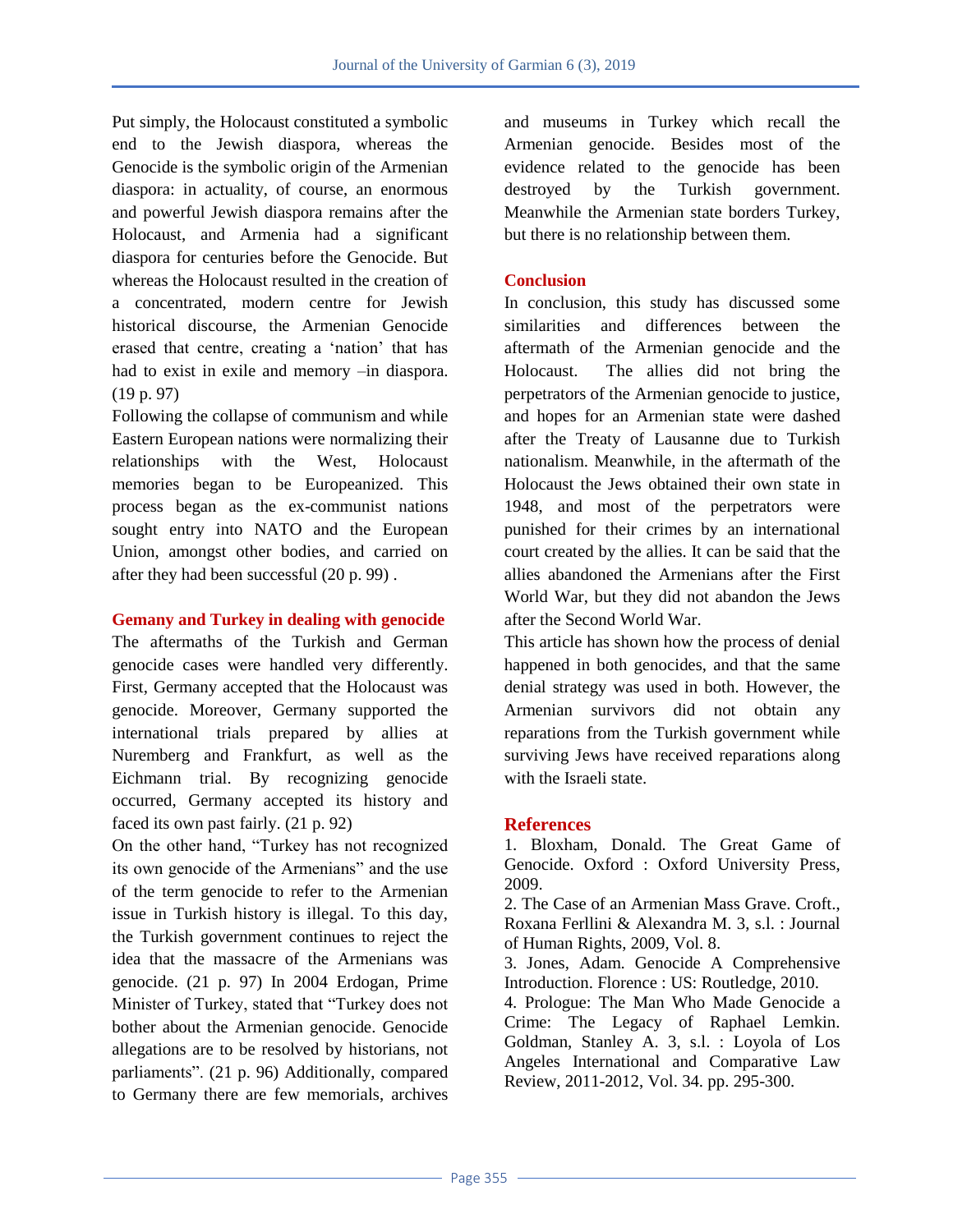5. International Military Tribunal at Nuremberg. Holocaust Encyclopedia. [Online] United States Holocaust Memorial Museum. [Cited: 12 April 2016.] www.ushmm.org.

6. Kevorkian, Raymond. The Armenian Genocide: a complete history. London : GB: I.B.Tauris, 2011.

7. Bloxham, Donald. Genocide, the world wars and the unweaving of Europe. London : Vallentine Mitchell, 2008.

8. Winter, Jay. America and the Armenian Genocide of 1915. Cambridge : Cambridge University Press, 2004.

9. Hovannisian, Richard G. Remembrance and denial: The case of the Armenian genocide. Wayne State : University Press, 1998.

10. The Past is Another Country: Myth and Memory in Postwar Europe. Judt, Tony. 4, s.l. : Daedalus, 1992, Vol. 121. pp. 83-118.

11. Gunter, Michael M. Armenian History and the Question of Genocide. [Online] Palgrave Macmillan, 2011. [Cited: 29 March 2016.] http://www.palgraveconnect.com.ezproxy3.lib.le .ac.uk/pc/doifinder/10.1057/9780230118874.

12. "Dissolve or punish? The international debate amongst jurists and publicists on the consequences of the Armenian genocide for the Ottoman Empire, 1915–23. Segesse, Daniel Marc. 1, s.l. : Journal of Genocide Research, 2008, Vol. 10. pp. 95-110.

13. Professional ethics and the denial of Armenian genocide. Roger W Smith, Eric Markusen, and Robert Jay Lifton. 1, s.l. : Holocaust and Genocide Studies, 1995, Vol. 9. pp.1-22.

14. Holocaust Denial and Distortion. United States Holocaust Memorial Museum. [Online] Holocaust Encyclopedia. [Cited: 25 April 2016.] https://www.ushmm.org/confront-

antisemitism/holocaust-denial-and-distortion.

15. Introduction: the global reparations movement. Theriault, Henry C. 1, s.l. : Armenian Review , 2012, Vol. 53.

16. Reparations and Restitutions. resource center. [Online] [Cited: 24 July 2018.] http://www.yadvashem.org/yv/en/holocaust/reso urce\_center/item.asp?GATE=Z&list\_type=2- 60 $&$ type id=5 $&$ total=Y.

17. Sharett, Yaakov. The Reparations Controversy. Berlin/Boston : DE: De Gruyter, 2011.

18. Exploiting the Holocaust. Morse, Martin. 1,

s.l. : The American Enterprise , 2001, Vol. 12.

19. De Cesari, Chiara, and Rigney, Ann,. Transnational Memory. (Berlin/Boston : De Gruyter, 2014.

20. The Europeanization of Holocaust Memory and Eastern Europe. Kucia, Marek. 1, s.l. : East European Politics & Societies, 2016, Vol. 30. pp. 97-119.

21. Richards, Allison. Foreign Policy and the Aftermath of Genocide. Vienna : Austria, 2007.

## **Bibliography**

1. Balakian, P. (2013). Raphael Lemkin, Cultural Destruction, and the Armenian Genocide. Holocaust and Genocide Studies, 27(1), pp.57-89.

2. Bloxham, D. (2008). Genocide, the world wars and the unweaving of Europe. London: Vallentine Mitchell, pp. 29-33.

3. Bloxham, D. (2009). The great game of genocide. Oxford: Oxford Univ. Press, pp. 94- 206.

4. cesari, CH. & Rigney, A. (2014). Transnational Memory. Berlin/Boston: DE: De Gruyter, p. 95.

5. Dumančić, M. (2015). Myth, Memory, Trauma. Rethinking the Stalinist Past in the Soviet Union, 1953–70. Europe-Asia Studies, 67(3), pp.494-496.

6. Engage.ushmm.org. (2019). United States Holocaust Memorial Museum. [online] Available at: at:

https://engage.ushmm.org/support.html

[Accessed 19 Feb. 2019].

7. Ferllini, R. and Croft, A. (2009). The Case of an Armenian Mass Grave. Journal of Human Rights, 8(3), pp.229-244.

8. Gunter, M. (2011). Armenian History and the Question of Genocide. [ebook] New York: Palgrave Macmillan. Available at: http://www.palgraveconnect.com.ezproxy3.lib.le .ac.uk/pc/doifinder/10.1057/9780230118874 [Accessed 16 Feb. 2019].p. 10.

9. Henry, T. (2012). Introduction: the global reparations movement. [online] Go.galegroup.com.ezproxy4.lib.le.ac.uk.

Available at: http://go.galegroup.com.ezproxy4.lib.le.ac.uk/ps /i.do?id=GALE%7CA317901857&v=2.1&u=lei cester&it=r&p=EAIM&sw=w&asid=c029b4183